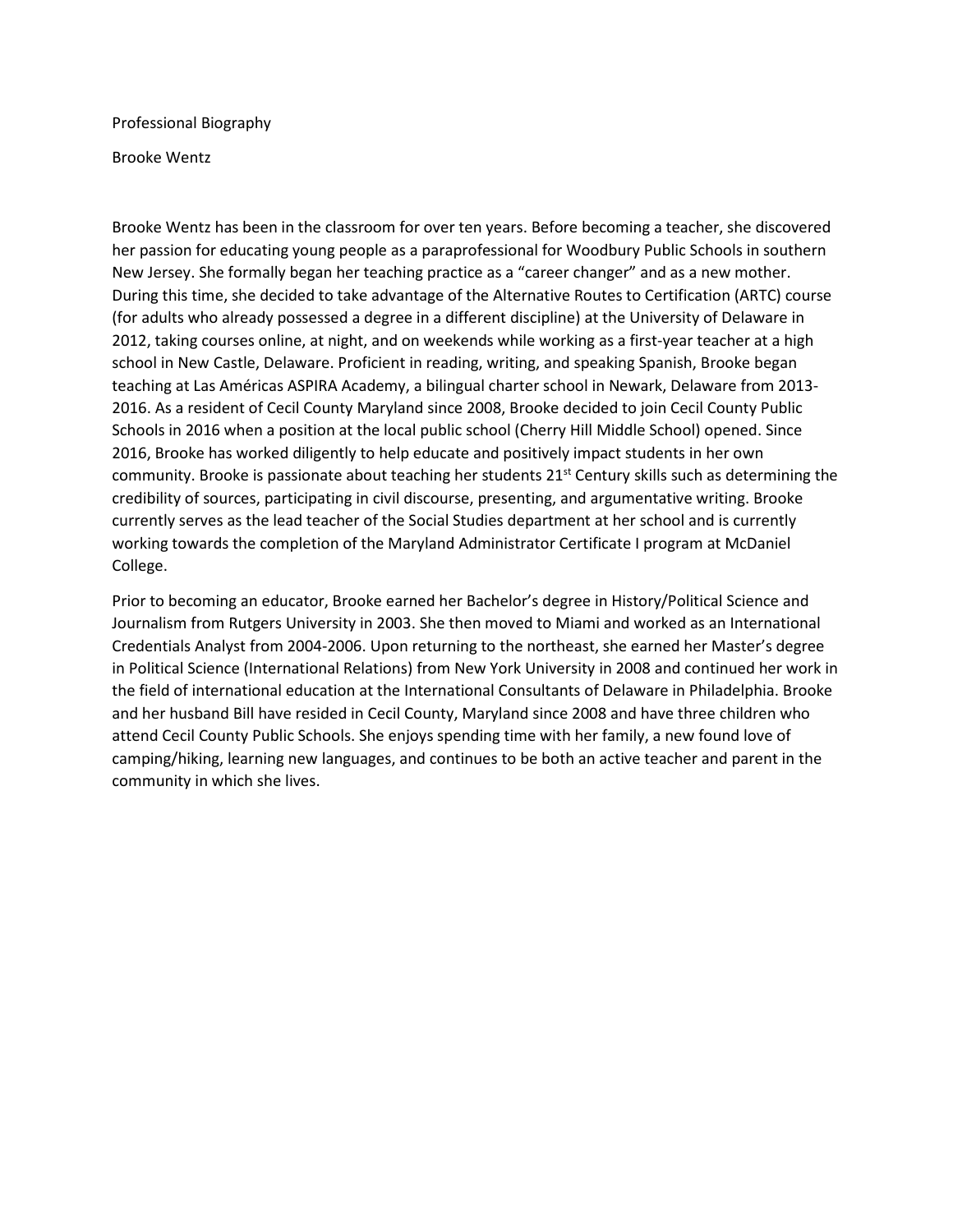# **Brooke A. Wentz**

# **OBJECTIVE**

To establish candidacy for the 2022 Maryland State Board of Education as a Teacher Member

#### **EDUCATION**

- **New York University**, New York, New York Master of Arts, Political Science/International Relations; September 2008
- **Rutgers University**, New Brunswick, New Jersey Bachelor of Arts, Journalism & Media Studies and History/Political Science; May 2003
- **University of Delaware**, Newark, Delaware Alternative Routes to Certification (ARTC) Education program/additional coursework; May 2014

# **CERTIFICATIONS**

- **Maryland Advanced Professional Certificate** Social Studies (Grades 4-12) and English (Grades 7-12)
- **McDaniel College,** Westminster, Maryland Completion of coursework towards the Maryland Administrator I Certificate Program (Expected, 2023)

#### **EXPERIENCE**

- **Social Studies Teacher** (2016-Present) Cecil County Public Schools, Cecil County, Maryland
- **Social Studies and English/Language Arts Teacher** (2013-2016) Las Américas ASPIRA Academy, Newark, Delaware
- **English Teacher** (2012-2013) Pencader Charter High School, New Castle, Delaware
- **Instructional Assistant** (2006-2008) Woodbury Junior/Senior High School, Woodbury, New Jersey

#### **LEADERSHIP/COMMUNITY INVOLVEMENT**

- Lead Teacher, Social Studies Department, Cherry Hill Middle School
- Student Council Advisor, Cherry Hill Middle School
- AVID (Advancement Via Individual Determination) Site Team Member at Cherry Hill Middle **School**
- Member of School Improvement Team (SIT) at Cherry Hill Middle School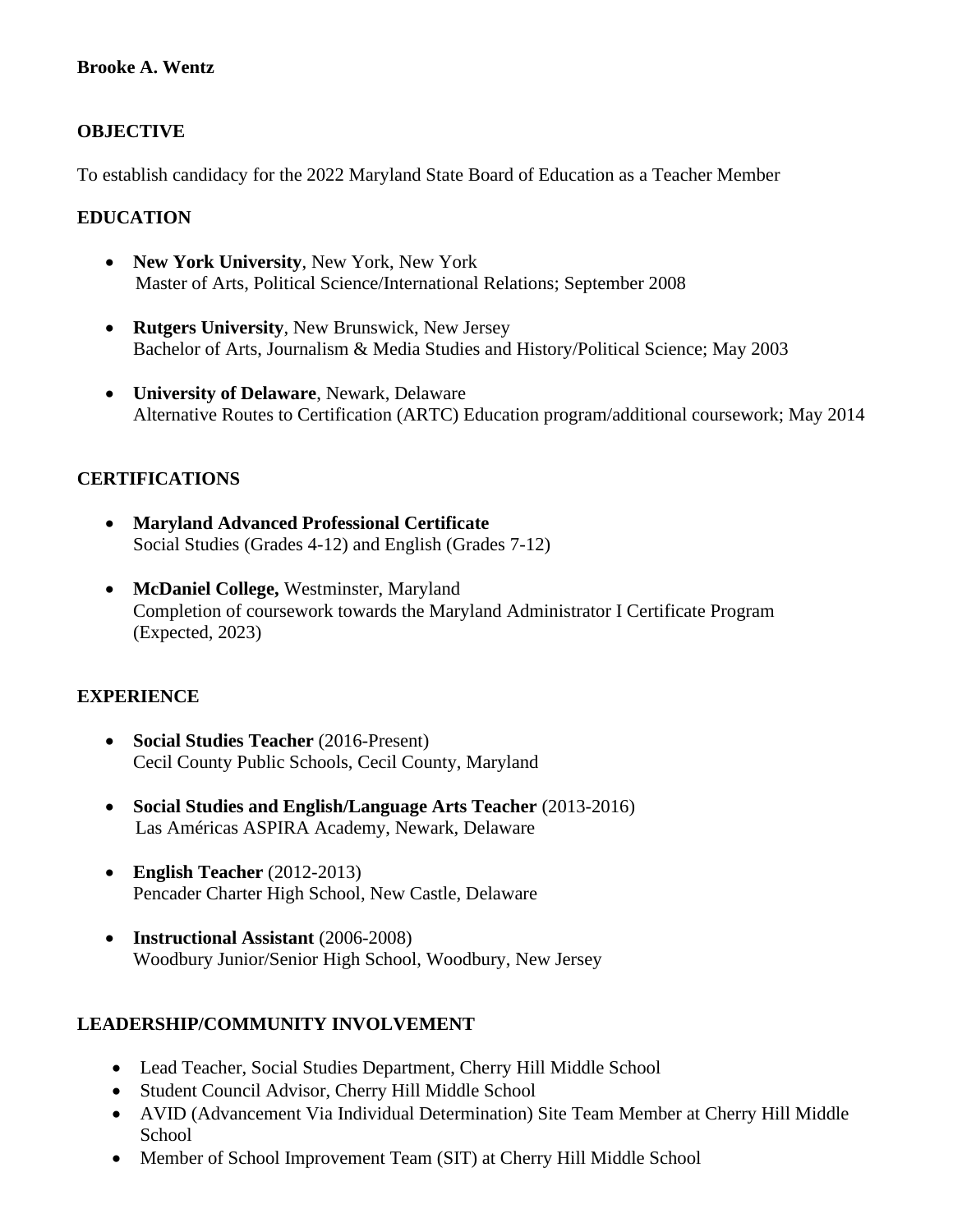- Active participant in curriculum writing for Cecil County Public Schools
- Member of PTSO at Cherry Hill Middle School
- Member of PTO at Leeds Elementary School
- Member of Superintendent's Teaching and Learning Council (2019-2020)

# **ADDITIONAL WORK EXPERIENCE**

- **International Educational Credentials Analyst**, International Consultants of Delaware Philadelphia, Pennsylvania, September 2008 - August 2010
- **International Education Consultant**, Josef Silny & Associates, Inc. Miami, Florida**,** July 2004 - August 2006
- **Internship**, New York City Office of the Mayor, Commission for the United Nations, Consular Corps and Protocol, New York, New York (Spring 2004)
- **Internship**, Ellis Island Immigration Museum and Library, New York, New York (Spring 2003)

#### **RELEVANT SKILLS**

• Proficient in speaking, reading and writing Spanish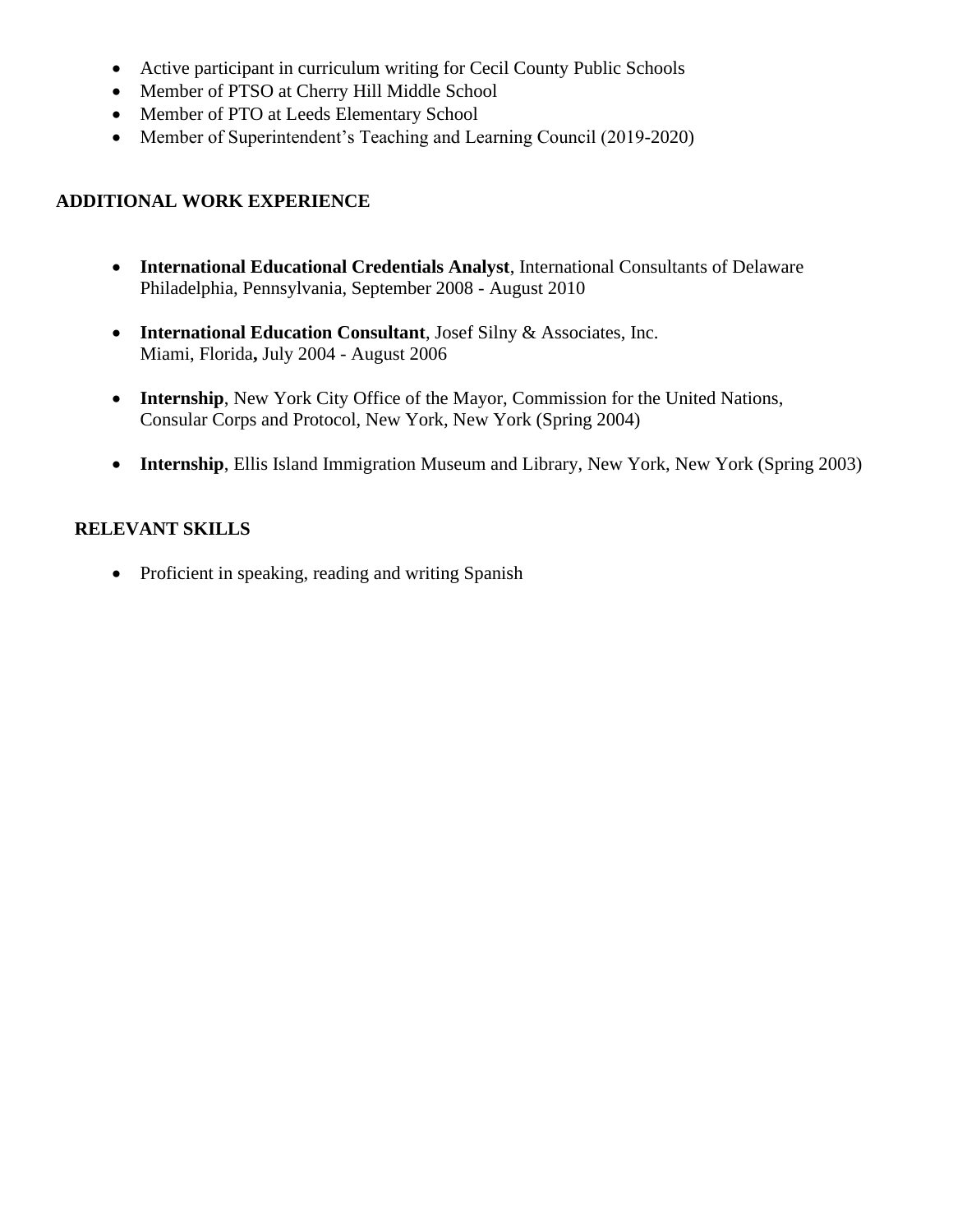Personal Statement

Brooke Wentz

I would like to take the opportunity to establish candidacy for the Maryland State Board of Education as a Teacher Member. I am eagerly looking forward to the prospect of taking on this influential role in the education of students across the state of Maryland.

As a public educator for over ten years, and a parent of three children attending Maryland public schools, I have both professional and personal experience with the issues facing our education system. As "front line workers," educators continually witness the many changes occurring within our education system. Most educators would agree that a decrease in parental involvement has severely impacted our students, both academically and socially. As a result, schools have had to compensate by taking on a more significant role in students' lives. As a candidate for the teacher member of the board, I would work tirelessly to promote greater parental involvement in our schools. Partnering with parents, we can work to restore and strengthen the connection between schools and the communities in which they serve.

In addition, teachers can attest first-hand to the pandemic's effect on Maryland's students. From virtual learning to the transition back to in-person learning, the tumultuous changes have revealed an even deeper schism in our education system. Students facing poverty or trauma are more likely to have chronic absenteeism, lower achievement, and disciplinary issues within a school setting. The student mental health crisis has now been propelled to the forefront of the laundry list of issues facing our children and is greatly affects the quality of instruction that schools are able to provide. As a result, teacher morale is at an all-time low, and teacher retention has become a challenge. As a member of the board, I will make partnering with families and community members a priority to facilitate more positive and purposeful social interactions for our students in the form of extracurricular and other activities. By increasing student socialization in other areas, we can reduce the weight of this very daunting issue facing our teachers. I believe that including parents in the conversation about mental health and socialization is the missing "puzzle piece" to the dilemma we are facing in our schools today. Furthermore, I am passionate about fostering high standards of academic achievement and providing the support necessary so that every student can reach their full potential.

Decisions made by the Maryland State Board of Education have a profound impact on diverse educational facilities across the state. As a candidate for the teacher member position of the state board, I am committed to serving in the best interest of our children. It would be an honor to serve and bring my passion and enthusiasm toward these educational issues to the forefront of a statewide conversation as the next Teacher Member of the Maryland State Board of Education.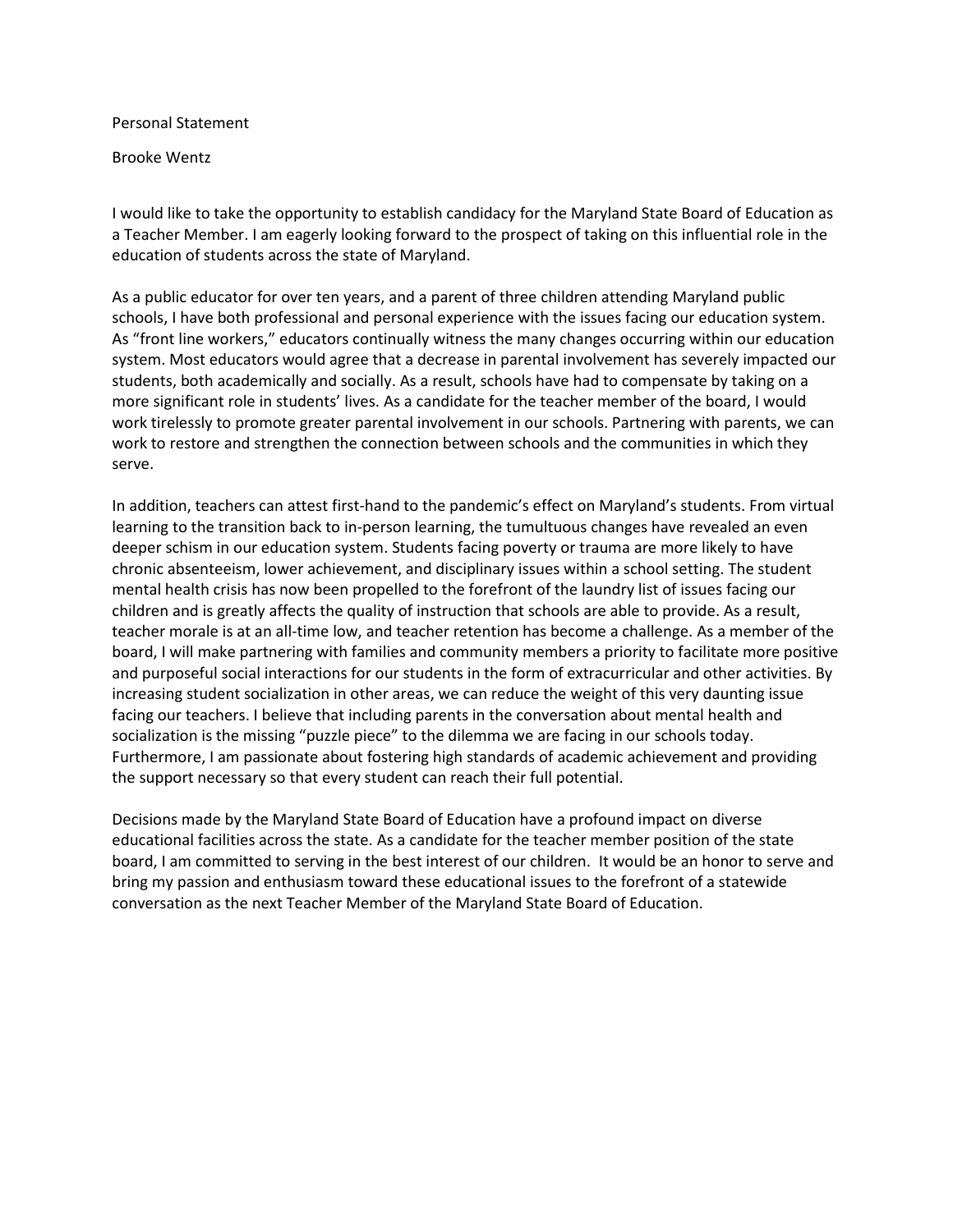

# **CECIL COUNTY PUBLIC SCHOOLS DIVISION OF EDUCATION SERVICES SOCIAL STUDIES DEPARTMENT**

**GEORGE WASHINGTON CARVER EDUCATION LEADERSHIP CENTER 201 BOOTH STREET** • **ELKTON, MD 21921** 

phone: 410.996.5401 ext.50214 • fax: 410.996.5454 • <www.ccps.org>

January 19, 2022

To whom it may concern,

It is with pleasure that I write this letter of recommendation for Mrs. Brooke Wentz as an applicant to serve as a Teacher Member on the Maryland State Board of Education. As the Instructional Coordinator for Social Studies, I have worked with and observed Mrs. Wentz in her role as a middle school social studies teacher since 2016. During this time I have seen the traits and actions that would allow her to be a valued member of the Maryland State Board of Education.

As a middle school social studies teacher, Mrs. Wentz has taught United States History and World Geography. It is through these courses that she has been able to exhibit her passion for teaching about the past and the present. Her lessons help students to find perspective and understanding in what is taught, engage in productive dialogue around contentious topics, analyze sources to find truth and greater meaning in the texts they read, and generate fact based arguments to support claims. In her classroom the skills necessary to be productive citizens are emphasized. As a result of these observations I am confident that Mrs. Wentz would bring the same attributes to the Maryland State Board of Education. She could be counted on to learn the things she doesn't know, sift through various perspectives to find truth or a best path forward, and lay out her thoughts in a concisely thought out manner. She expects this of her students, and she expects the same things of herself.

As a social studies Lead Teacher and curriculum writer Mrs. Wentz has demonstrated leadership and collaboration. She has been willing to take the lead to help others learn and move in the right directions. She has been willing to collaborate and weigh various perspectives to help the collective group make good decisions with the best interest of students in mind. I am confident that she would bring the same willingness to collaborate and lead which is so important for a Board of Education Member.

These are just a few of the reasons why I recommend Mrs. Brooke Wentz as an applicant to serve as a Teacher Member on the Maryland State Board of Education. Please feel free to reach out to me should you have any questions.

Sincerely, Sincerely,<br>
James D. Zimmer, Jr.

Instructional Coordinator for Social Studies

**Our Mission:** *CCPS serves equitably through positive relationships as a safe, collaborative community. We will ensure all learners acquire the knowledge, skills, and qualities to be responsible, caring, and ethical citizens.* 

Jeffrey A. Lawson, Ed.D.<br>Superintendent of Schools and Schools and Schools and Schools and Superintendent of Schools and Schools and Schools and Schools and Schools and Schools and Schools and Schools and Schools and Schoo *President, Board of Education*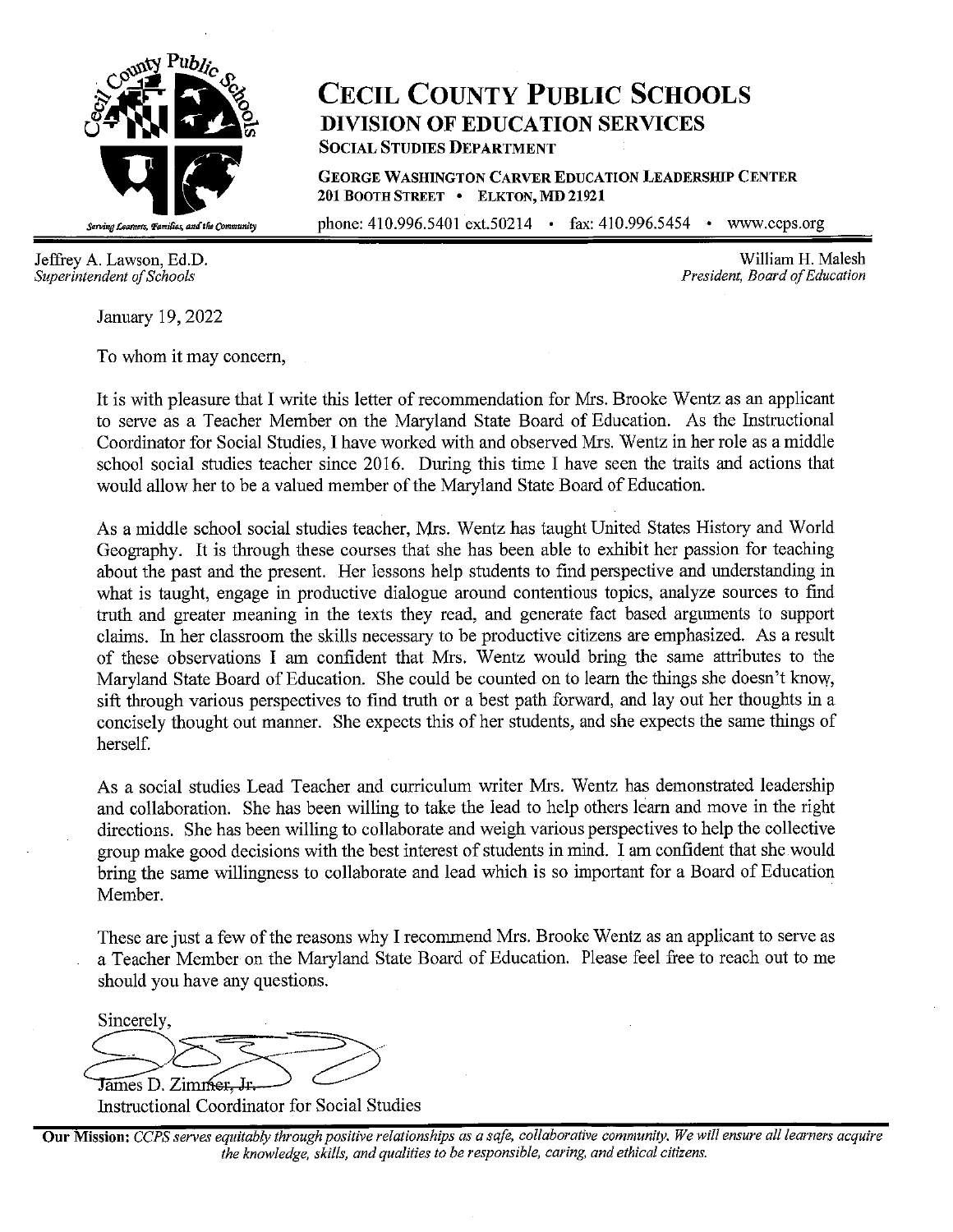January 27, 2022

Amy Mazurkiewicz , M.Ed Cecil County Public School Teacher Bohemia Manor Middle School 2755 Augustine Herman Hwy Chesapeake City, MD 21915

Dear Maryland State Board of Education,

 the member seat on the State Board of Education. I was honored to work alongside Brooke for a I am more than pleased to have the opportunity to recommend Brooke Wentz for the role of year at Bohemia Manor Middle School. Brooke was always an outstanding asset to our team, and I have always been impressed by her professionalism and admirable personal qualities.

As a Social Studies and Science teacher, Brooke demonstrated her time management, organization, communication and content delivery skills highly effectively. In particular, during our hybrid year of teaching, she delivered impeccable ability to problem solve and manage new multilevel skills both virtually as well as within the classroom as well as taking on a new subject area of science.

In addition to Brooke's impressive portfolio of professional accomplishments, she has one of the best personalities I have had the pleasure of working with. She is a dependable, trustworthy, loyal and honest individual.

I wholeheartedly recommend Brooke for this position. I am confident that she will become an invaluable addition to this position. Please feel free to contact me if you have any questions regarding her character or past work.

Sincerely,

Amy Mazurkiewicz, M.Ed